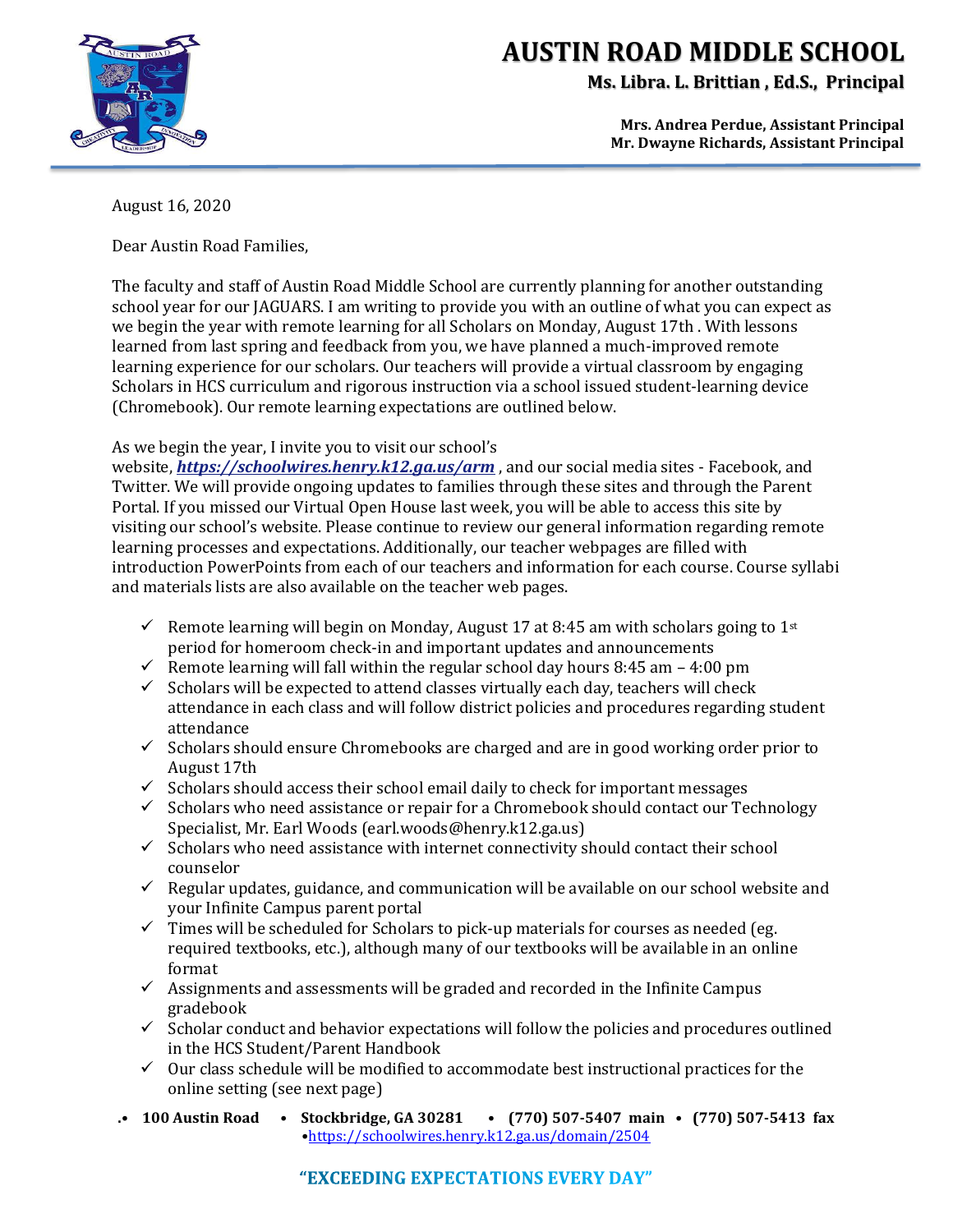**Ms. Libra. L. Brittian , Ed.S., Principal**



**Mrs. Andrea Perdue, Assistant Principal Mr. Dwayne Richards, Assistant Principal**

- $\checkmark$  Teachers will be available for tutoring and parent conferences before and after school by appointment
- $\checkmark$  Teachers will hold office hours twice per week to connect with Scholars, answer questions, and provide assistance and feedback
- $\checkmark$  There will be no direct instruction or summative assessments on Fridays
- $\checkmark$  Teachers will be available on Fridays for student feedback and guidance
- $\checkmark$  Group projects, independent work, and make-up assignments may be assigned for Fridays
- $\checkmark$  The school building will remain closed to the public, however the main office and counseling office will be open Monday-Friday for phone calls, emails, and in-person appointments

For scholars who receive special education services, accommodations will continue to be provided per the Individual Education Plan (IEP). If you have any questions, please contact your student's case manager or our Student Support Facilitator, Ms. Russell (regina.russell@henry.k12.ga.us).

For scholars who receive accommodations through Section 504, accommodations will continue to be provided per the 504 plan. If you have any questions, please contact our 504 coordinator, Mr. Richards [\(dwayne.richards@henry.k12.ga.us\)](mailto:dwayne.richards@henry.k12.ga.us).

While we cannot wait to see our scholars face to face, we are thrilled to be able to reconnect with our scholars virtually on August 17th. No matter the setting, this is going to be an amazing year at Austin Road Middle School with the best scholars, teachers, and community in the state. As always, it is great to be a JAGUAR! #WeAreARMStrong!

All the best,

Ms. Libra L. Brittian ARMS Proud Principal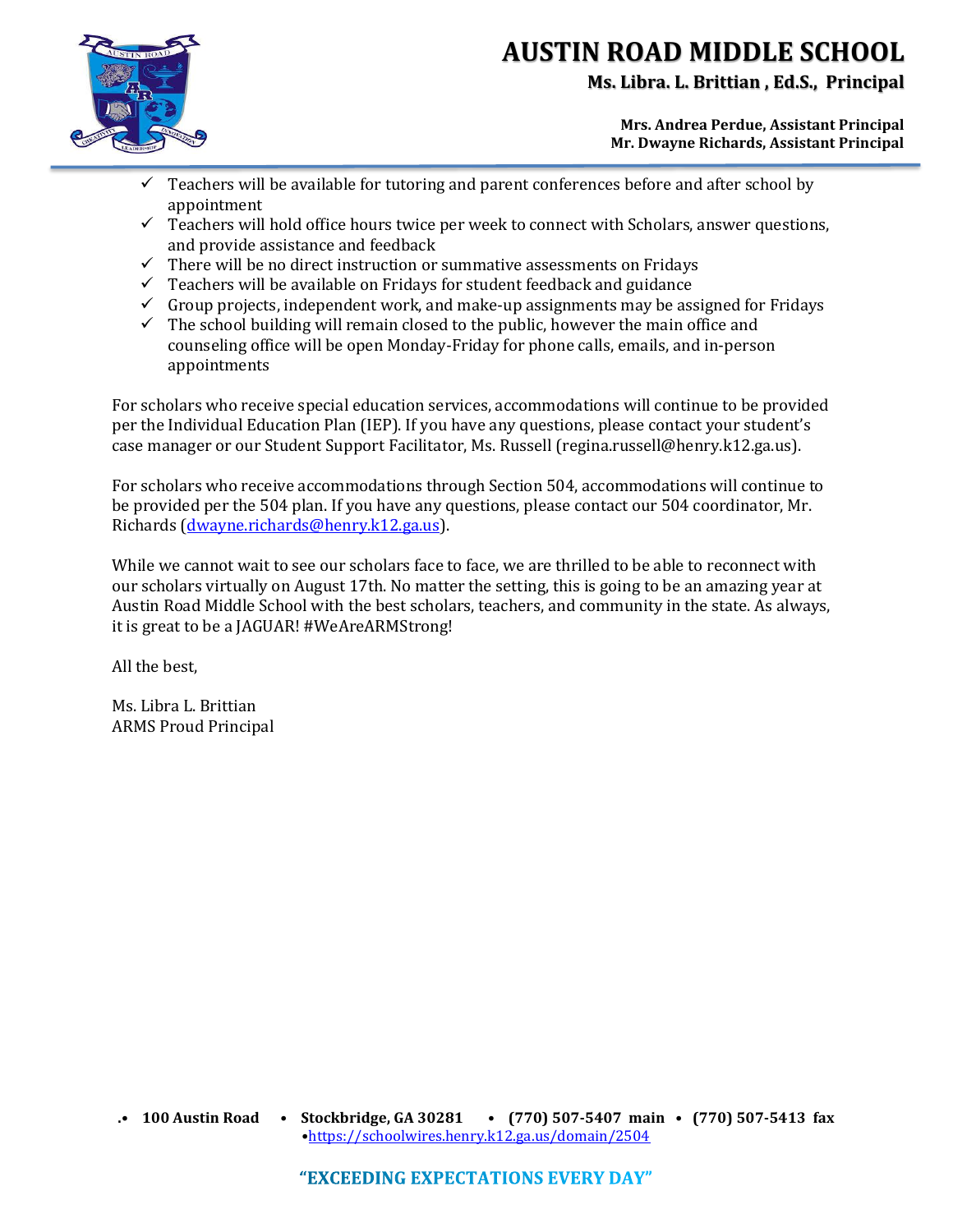

**Ms. Libra. L. Brittian , Ed.S., Principal**

**Mrs. Andrea Perdue, Assistant Principal Mr. Dwayne Richards, Assistant Principal**

#### **ARMS Remote Learning Bell Schedule**

| 6th Grade Weekly Instructional Schedule            |                                                               |                                                        |                                                        |                                                        |                                                      |  |  |
|----------------------------------------------------|---------------------------------------------------------------|--------------------------------------------------------|--------------------------------------------------------|--------------------------------------------------------|------------------------------------------------------|--|--|
| <b>Times</b>                                       | <b>Monday</b>                                                 | <b>Tuesday</b>                                         | Wednesday                                              | <b>Thursday</b>                                        | <b>Friday</b>                                        |  |  |
| $8:50AM - 9:00$<br>AM<br>$(10 \text{ min})$        | <b>Homeroom</b><br>Sign-in to your 1st<br><b>Period Class</b> | <b>Homeroom</b><br>Sign-in to your<br>1st Period Class | <b>Homeroom</b><br>Sign-in to your<br>1st Period Class | <b>Homeroom</b><br>Sign-in to your<br>1st Period Class | Homeroom<br>Sign-in to your<br>1st Period Class      |  |  |
| $(45 \text{ min})$                                 | 9:00 AM-9:45 AM Instructional Focus                           | <b>Instructional</b><br><b>Focus</b>                   | <b>Instructional</b><br><b>Focus</b>                   | <b>Instructional</b><br><b>Focus</b>                   | <b>Advisory Time</b><br>w/Homeroom<br><b>Teacher</b> |  |  |
| 9:45AM-10:00AM<br>$(15 \text{ min})$               | <b>Break</b>                                                  | <b>Break</b>                                           | <b>Break</b>                                           | <b>Break</b>                                           | <b>Break</b>                                         |  |  |
| 10:00AM-<br>10:50AM<br>(50)<br>min)                | <b>1st Period</b>                                             | <b>1st Period</b>                                      | <b>1st Period</b>                                      | <b>1st Period</b>                                      | <b>Office Hours for</b><br><b>1st Period</b>         |  |  |
| 10:45AM to<br>11:00AM (15<br>min)                  | <b>Break</b>                                                  | <b>Break</b>                                           | <b>Break</b>                                           | <b>Break</b>                                           | <b>Break</b>                                         |  |  |
| 11:00 AM -<br>11:50PM<br>(50)<br>min)              | <b>2nd Period</b>                                             | <b>2nd Period</b>                                      | <b>2nd Period</b>                                      | <b>2nd Period</b>                                      | <b>Office Hours for</b><br><b>2nd Period</b>         |  |  |
| 11:50 PM-12:50<br><b>PM</b><br>$(60 \text{ min})$  | <b>LUNCH</b>                                                  | <b>LUNCH</b>                                           | <b>LUNCH</b>                                           | <b>LUNCH</b>                                           | Lunch                                                |  |  |
| 12:50 PM - 1:40<br><b>PM</b><br>$(50 \text{ min})$ | 3rd Period                                                    | <b>3rd Period</b>                                      | <b>3rd Period</b>                                      | <b>3rd Period</b>                                      | <b>Office Hours for</b><br>3rd Period                |  |  |
| $1:40$ PM - $1:55$<br><b>PM</b>                    | <b>Break</b>                                                  | <b>Break</b>                                           | <b>Break</b>                                           | <b>Break</b>                                           | <b>Break</b>                                         |  |  |
| 1:55 PM - 2:45<br><b>PM</b><br>$(50 \text{ min})$  | <b>4th Period</b>                                             | <b>4th Period</b>                                      | <b>4th Period</b>                                      | <b>4th Period</b>                                      | <b>Office Hours for</b><br><b>4th Period</b>         |  |  |
| 2:45PM to 3:00<br><b>PM</b><br>$(15 \text{ min})$  | <b>Break</b>                                                  | <b>Break</b>                                           | <b>Break</b>                                           | <b>Break</b>                                           | <b>Break</b>                                         |  |  |
| 3:00 PM to 4:00<br><b>PM</b><br>$(60 \text{ min})$ | <b>Connections Odd</b><br>Period                              | <b>Connection Even</b><br><b>Period</b>                | <b>Connection Odd</b><br><b>Period</b>                 | <b>Connections</b><br><b>Even Period</b>               | <b>Connections</b><br><b>Office Hours</b>            |  |  |

*\*During breaks between instructional periods, scholars should prepare for next class, stretch, get water, or use the restroom. Parents can request virtual conferences with teams on Fridays during office hours if the teacher is not working with small groups. Conferences can also be requested with their teachers between 8:15 a.m. and 8:45 a.m. on Tuesdays and Thursdays.*

**.• 100 Austin Road • Stockbridge, GA 30281 • (770) 507-5407 main • (770) 507-5413 fax** •<https://schoolwires.henry.k12.ga.us/domain/2504>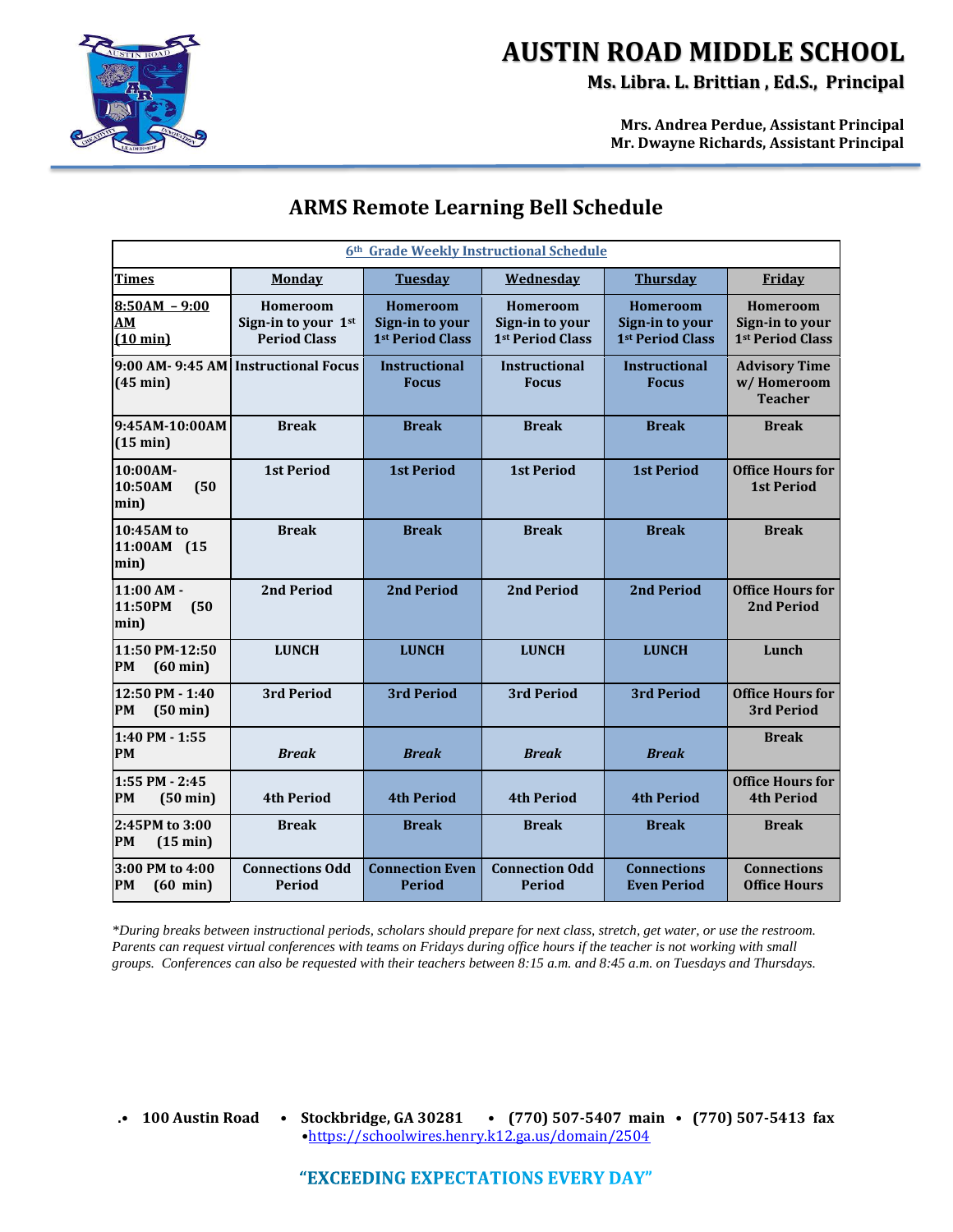

**Ms. Libra. L. Brittian , Ed.S., Principal**

**Mrs. Andrea Perdue, Assistant Principal Mr. Dwayne Richards, Assistant Principal**

| 7th Grade Weekly Instructional Schedule               |                                                                    |                                                               |                                                 |                                                        |                                                        |  |  |
|-------------------------------------------------------|--------------------------------------------------------------------|---------------------------------------------------------------|-------------------------------------------------|--------------------------------------------------------|--------------------------------------------------------|--|--|
| <b>Times</b>                                          | <b>Monday</b>                                                      | <b>Tuesday</b>                                                | Wednesday                                       | <b>Tuesday</b>                                         | Friday                                                 |  |  |
| $8:50 AM - 9:00$<br>AM<br>$(10 \text{ min})$          | <b>Homeroom</b><br>Sign-in to your<br>1 <sup>st</sup> Period Class | <b>Homeroom</b><br>Sign-in to your 1st<br><b>Period Class</b> | Homeroom<br>Sign-in to your<br>1st Period Class | <b>Homeroom</b><br>Sign-in to your<br>1st Period Class | Homeroom<br>Sign-in to your 1st<br><b>Period Class</b> |  |  |
| 9:00 AM-9:45 AM<br>$(45 \text{ min})$                 | <b>Instructional</b><br><b>Focus</b>                               | <b>Instructional Focus</b>                                    | <b>Instructional</b><br><b>Focus</b>            | <b>Instructional</b><br><b>Focus</b>                   | <b>Advisory Time w/</b><br>Homeroom<br><b>Teacher</b>  |  |  |
| 9:45AM-10:00AM<br>$(15 \text{ min})$                  | <b>Break</b>                                                       | <b>Break</b>                                                  | <b>Break</b>                                    | <b>Break</b>                                           | <b>Break</b>                                           |  |  |
| 10:00AM-10:50M<br>$(50 \text{ min})$                  | <b>1st Period</b>                                                  | <b>1st Period</b>                                             | <b>1st Period</b>                               | <b>1st Period</b>                                      | <b>Office Hours for</b><br><b>1st Period</b>           |  |  |
| 10:50 AM -<br>11:05AM<br>(15)<br>min)                 | <b>Break</b>                                                       | <b>Break</b>                                                  | <b>Break</b>                                    | <b>Break</b>                                           | <b>Break</b>                                           |  |  |
| 11:05 AM -11:55<br>PM<br>$(50 \text{ min})$           | <b>2nd Period</b>                                                  | <b>2nd Period</b>                                             | <b>2nd Period</b>                               | <b>2nd Period</b>                                      | <b>Office Hours for</b><br><b>2nd Period</b>           |  |  |
| 11:55 PM-12:55<br>PM<br>$(60 \text{ min})$            | <b>LUNCH</b>                                                       | <b>LUNCH</b>                                                  | <b>LUNCH</b>                                    | <b>LUNCH</b>                                           | Lunch                                                  |  |  |
| 12:55 PM - 1:55<br><b>PM</b><br>$(60 \text{ min})$    | <b>Connections Odd</b><br><b>Period</b>                            | <b>Connection Even</b><br><b>Period</b>                       | <b>Connection Odd</b><br><b>Period</b>          | <b>Connections</b><br><b>Even Period</b>               | <b>Connections</b><br><b>Office Hours</b>              |  |  |
| 1:55 PM - 2:10<br><b>PM</b><br>(15)<br>min)           | <b>Break</b>                                                       | <b>Break</b>                                                  | <b>Break</b>                                    | <b>Break</b>                                           | <b>Break</b>                                           |  |  |
| 2:10 PM - 3:00<br>PM<br>$(50 \text{ min})$            | <b>5th Period</b>                                                  | <b>5th Period</b>                                             | <b>5th Period</b>                               | <b>5th Period</b>                                      | <b>Office Hours for</b><br><b>5th Period</b>           |  |  |
| 3:00 PM - 3:10<br>PM<br>$(15 \text{ min})$            | <b>Break</b>                                                       | <b>Break</b>                                                  | <b>Break</b>                                    | <b>Break</b>                                           | <b>Break</b>                                           |  |  |
| $3:10$ PM - $4:00$<br><b>PM</b><br>$(50 \text{ min})$ | <b>6th Period</b>                                                  | <b>6th Period</b>                                             | <b>6th Period</b>                               | <b>6th Period</b>                                      | <b>Office Hours for</b><br><b>6th Period</b>           |  |  |

*\*During breaks between instructional periods, scholars should prepare for next class, stretch, get water, or use the restroom. Parents can request virtual conferences with teams on Fridays during office hours if the teacher is not working with small groups. Conferences can also be requested with their teachers between 8:15 a.m. and 8:45 a.m. on Tuesdays and Thursdays.*

**.• 100 Austin Road • Stockbridge, GA 30281 • (770) 507-5407 main • (770) 507-5413 fax** •<https://schoolwires.henry.k12.ga.us/domain/2504>